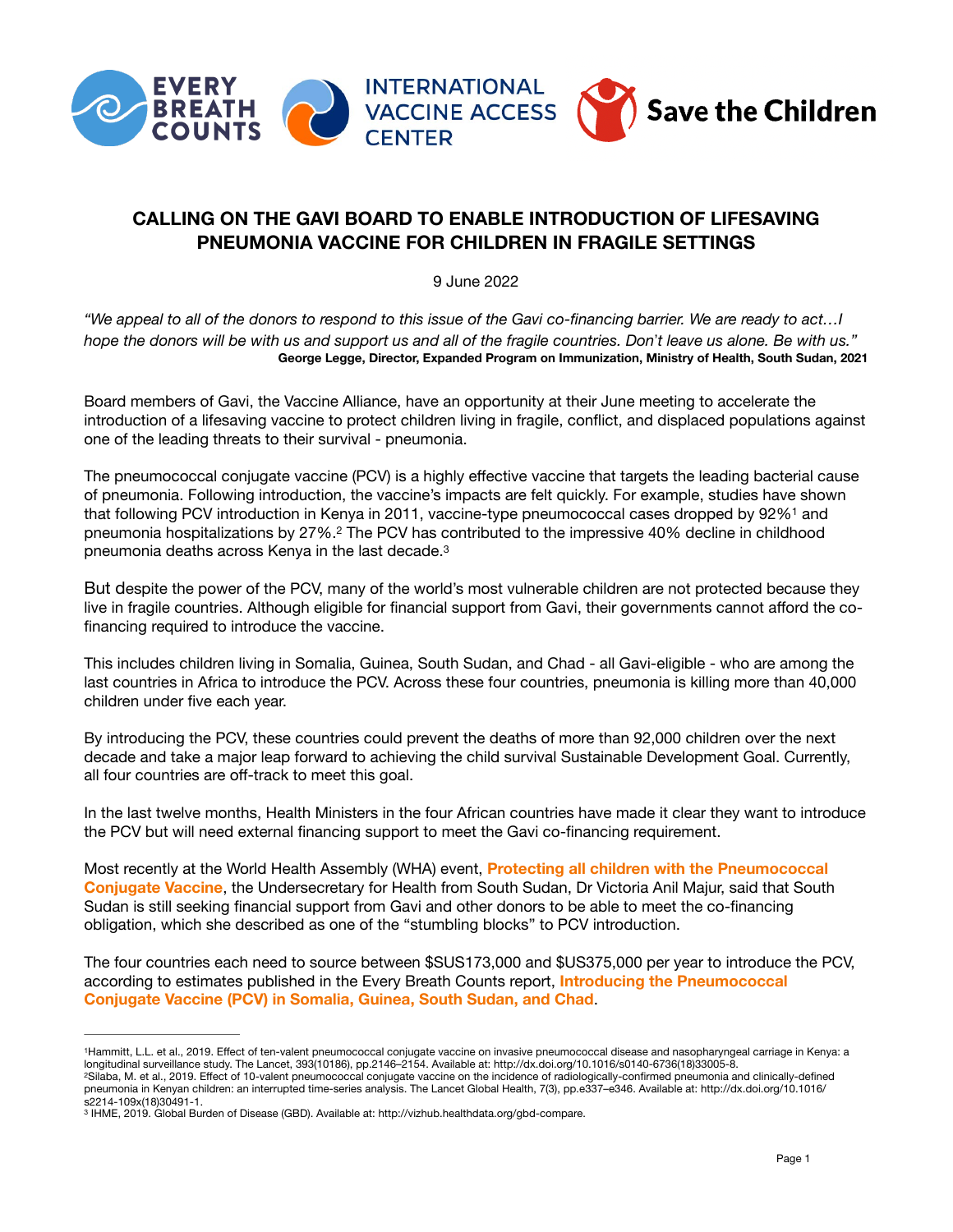## *It is a tragedy that currently all that is standing in the way of protecting the estimated 10 million children under five in these four countries is \$1 million per year in Gavi co-financing.*

There are innovative models of PCV co-financing relief in most regions. For example in 2018, the Asian Development Bank (ADB) partnered with four Pacific Island countries who are not Gavi-eligible - Tonga, Samoa, Vanuatu, Tuvalu - to co-finance three vaccines at once including PCV, rotavirus, and Human papillomavirus (HPV).

The ADB helped the four governments finance the introduction of these three vaccines by covering 100% of the costs in the first year and scaling back each year to 80%, 60%, 40%, and so on, until the government took over the costs. Other examples of creative solutions to PCV co-financing for both Gavi- and non-Gavi-eligible countries are included in the Every Breath Counts report, **[Co-financing the Pneumococcal Conjugate Vaccine](https://stoppneumonia.org/wp-content/uploads/2022/05/Every-Breath-Counts-PCV-Co-financing-Case-Studies.pdf)  [\(PCV\): Country Case Studies](https://stoppneumonia.org/wp-content/uploads/2022/05/Every-Breath-Counts-PCV-Co-financing-Case-Studies.pdf)**.

If these solutions are possible for the children of Tonga, Samoa, Vanuatu, Tuvalu and also Gavi-eligible countries, why not the children of Somalia, Guinea, South Sudan, and Chad? Why do the world's most vulnerable children continue to miss out on lifesaving vaccines?

The Gavi Board has identified equity as the "organizing principle" for **[Gavi's Strategy 5.0](https://www.gavi.org/our-alliance/strategy/phase-5-2021-2025%23:~:text=Phase%2520V%2520(2021%25E2%2580%25932025),and%2520sustainable%2520use%2520of%2520vaccines.)** and prioritized the urgency of reaching "zero-dose" children - children that have not received any routine vaccine. As many of these children live in fragile settings delivering on this objective will require innovative approaches, including addressing the co-financing requirement in creative and sustainable ways. Such approaches will also be relevant for middle-income countries.

Gavi has signaled that it understands the challenge. The revision of the Gavi **[Fragility, Emergencies and](https://www.gavi.org/programmes-impact/programmatic-policies/fragility-emergencies-and-refugees-policy)  [Displaced Populations Policy](https://www.gavi.org/programmes-impact/programmatic-policies/fragility-emergencies-and-refugees-policy)** is an opportunity to introduce a new suite of Gavi support options with a greater level of flexibility and tailoring for countries experiencing severe economic distress, widespread conflict, and/or disasters that are severely undermining the functioning of government.

We urge the Board to resource Gavi with effective tools to reach children living in these settings, including a range of co-financing flexibility options that enable Somalia, Guinea, South Sudan, and Chad to introduce the PCV in the next 12 months. Gavi should also have a role and the support needed to help countries (including middle-income) finance new vaccine introduction with grants and/or loans from multilateral and regional development banks and private philanthropies.

And not just for the PCV. If fragile countries can also introduce the rotavirus vaccine it could double the number of child deaths prevented. This was highlighted at the WHA **[Child Survival Action Roundtable](https://www.youtube.com/watch?v=A-lRGtxV71c&t=1s)** by Dr Ubah Farah Ahmed, Director of Family Health at the Somali Ministry of Health, when she argued that Somalia needed to introduce both the pneumococcal and rotavirus vaccines as, "more than 25% of our child deaths are due to pneumonia and diarrhea."

The challenges and urgency of vaccinating children in fragile settings are not going away. The economic costs of the pandemic, the impact of the war in Ukraine on food supplies, and the ongoing effects of climate change are simultaneously increasing the number of children at risk of vaccine-preventable death and reducing the ability of their governments to respond.

As Gavi enters these headwinds, it must be equipped with co-financing flexibility tools to deliver on its "high ambition" to reach the unreached. Lifting the \$US 1 million "stumbling block" that is preventing the children of Somalia, Guinea, South Sudan, and Chad from being protected against pneumonia is a critical first step that the Gavi Board should take this month.

<u> 1989 - Johann Stoff, deutscher Stoff, der Stoff, der Stoff, der Stoff, der Stoff, der Stoff, der Stoff, der S</u>